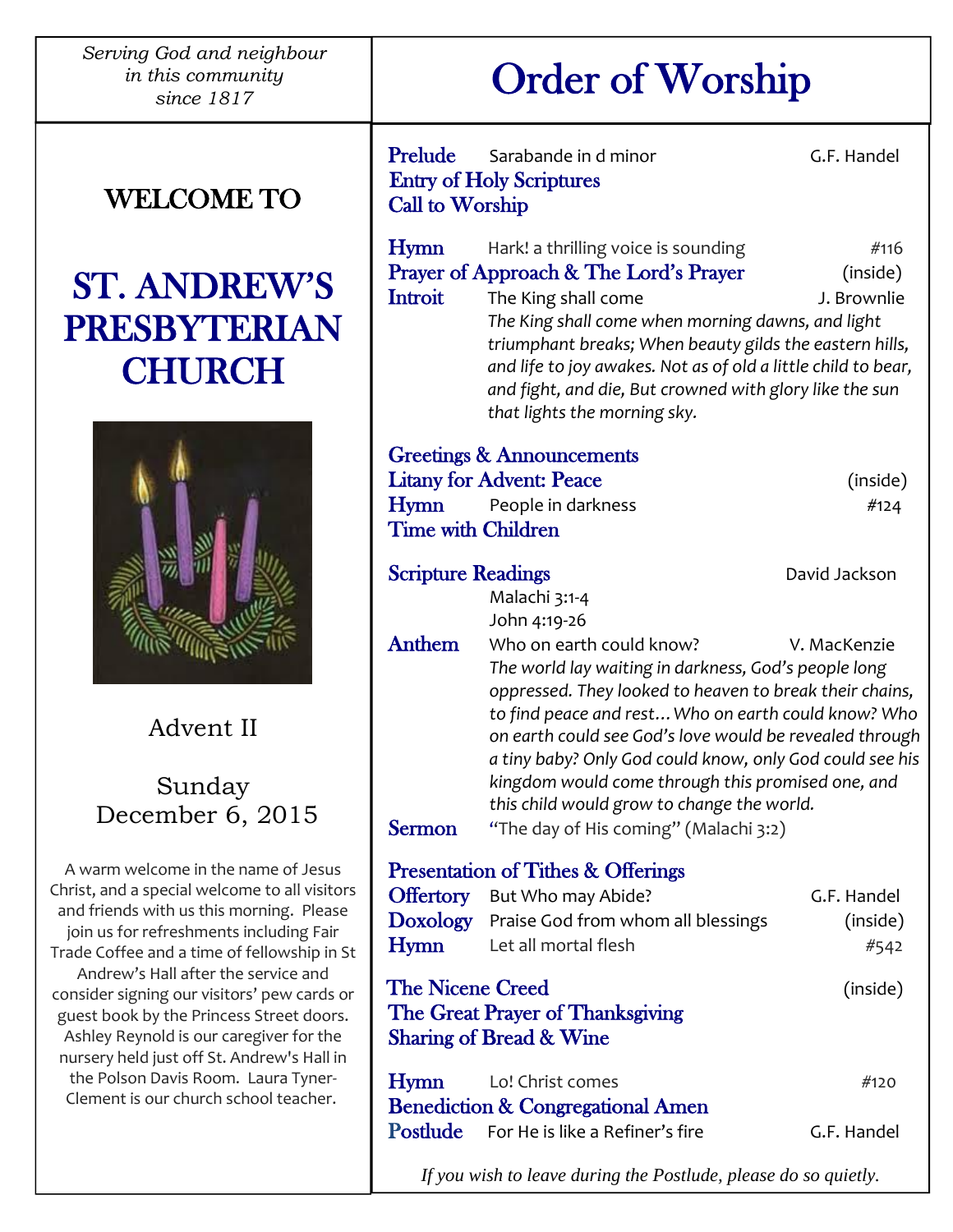#### *The Lord's Prayer*

Our Father who art in heaven, hallowed be thy name. Thy kingdom come, thy will be done, on earth, as it is in heaven. Give us this day our daily bread, and forgive us our debts, as we forgive our debtors. And lead us not into temptation, but deliver us from evil. For thine is the kingdom, the power, and the glory, forever. Amen

#### *Scripture Readings* **Malachi 3:1-4**

See, I am sending my messenger to prepare the way before me, and the Lord whom you seek will suddenly come to his temple. The messenger of the covenant in whom you delight—indeed, he is coming, says the Lord of hosts. But who can endure the day of his coming, and who can stand when he appears?

For he is like a refiner's fire and like fullers' soap; he will sit as a refiner and purifier of silver, and he will purify the descendants of Levi and refine them like gold and silver, until they present offerings to the Lord in righteousness. Then the offering of Judah and Jerusalem will be pleasing to the Lord as in the days of old and as in former years.

#### **John 4:19-26**

The woman said to him, 'Sir, I see that you are a prophet. Our ancestors worshipped on this mountain, but you say that the place where people must worship is in Jerusalem.' Jesus said to her, 'Woman, believe me, the hour is coming when you will worship the Father neither on this mountain nor in Jerusalem. You worship what you do not know; we worship what we know, for salvation is from the Jews. But the hour is coming, and is now here, when the true worshippers will worship the Father in spirit and truth, for the Father seeks such as these to worship him. God is spirit, and those who worship him must worship in spirit and truth.' The woman said to him, 'I know that Messiah is coming' (who is called Christ). 'When he comes, he will proclaim all things to us.' Jesus said to her, 'I am he, the one who is speaking to you.'

#### *Doxology*

Praise God, from whom all blessings flow;

Praise God, all creatures here below; Praise God above, ye heavenly host; Praise Father, Son, and Holy Ghost. Amen.

#### *Nicene Creed*

I believe in God, the Father Almighty, Creator of heaven and earth.

I believe in Jesus Christ, God's only Son, our Lord. who was conceived by the Holy Spirit, born of the Virgin Mary, suffered under Pontius Pilate, was crucified, died, and was buried; he descended to the dead. On a third day he rose again; he ascended into heaven, he is seated at the right hand of the Father, and he will come to judge the living and the dead.

I believe in the Holy Spirit, the holy Catholic Church, the communion of saints, the forgiveness of sins, the resurrection of the body, and the life everlasting. Amen.

#### *Notes from the Director of Music*

Two excerpts from Handel's *Messiah* are played today. The **Offertory** and **Prelude** are organ arrangements from one aria having two contrasting sections. The first section gently asks the question "But who may abide the day of his coming and who shall stand when he appeareth?" The second section is far from gentle and Handel's music expresses in a fiery tone: "For he is like a refiner's fire and who shall stand when he appeareth?" The aria was originally composed for a bass singer in 1741 but Handel changed his mind and later arranged it for a male alto in 1750. Later he authorized a version for soprano.

The **Prelude**, also by Handel, is from a harpsichord suite, each section of which represents a dance form. The "sarabande" is an ancient dance form with possible origins in Spain and is characterized by a slow beat of 3 to the bar. It is very similar to Handel's famous aria *Lascia ch'io pianga*. Handel writes this as a theme with only two variations so a few more of my own are presented to extend the length of the piece. Despite the slow dignified nature of the form, the sarabande was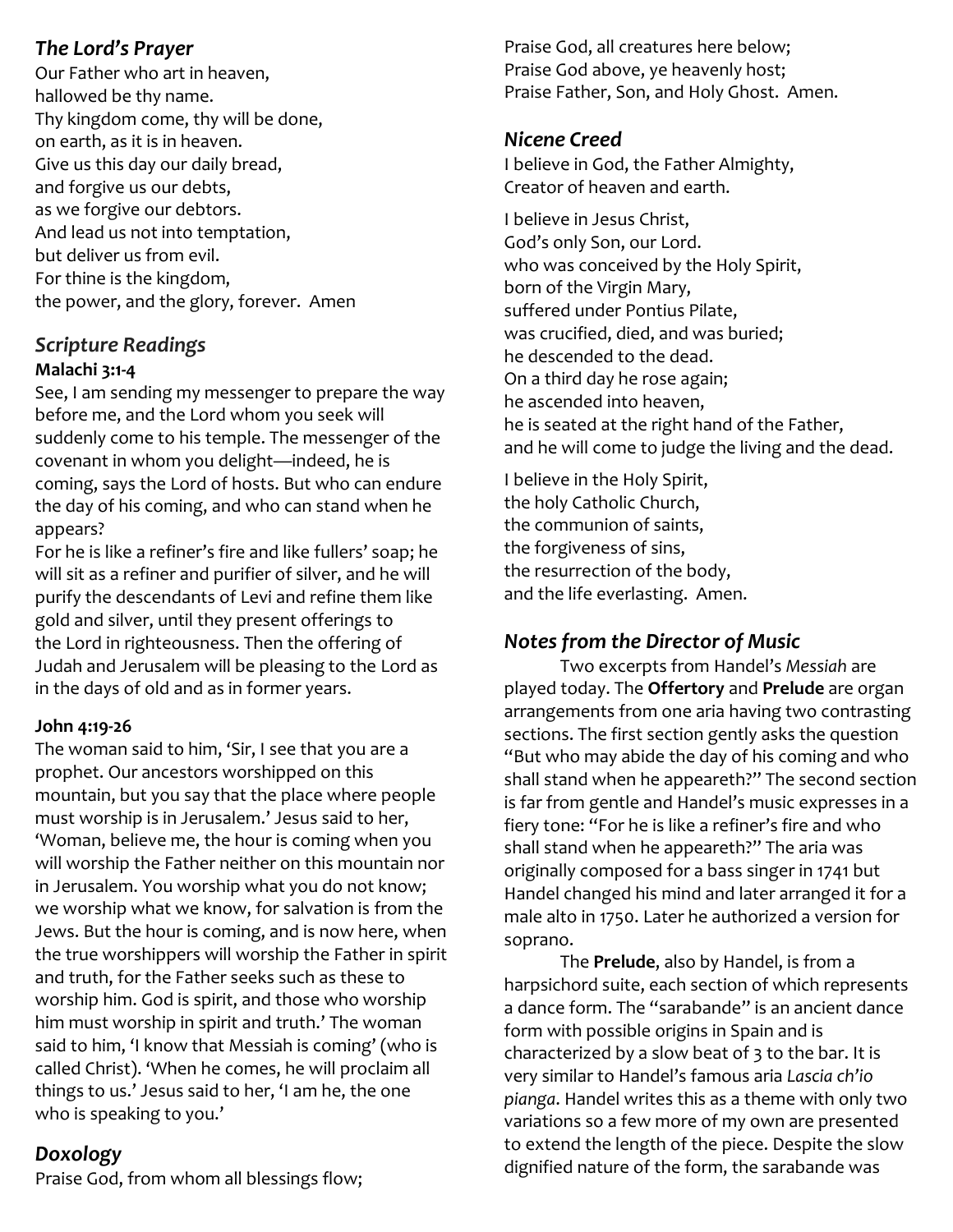suppressed in Europe for a time in the 16<sup>th</sup> century because it was felt that it was enough to "excite bad emotions in even very decent people".

The text for the **Introit** is from an ancient Greek text which was translated by John Brownlie (1857-1925) who was a Presbyterian minister in Glasgow. The tune is called "Consolation" and comes from an early American hymn book called *Kentucky Harmony* of 1816. This beautiful text can be found in our old Book of Praise #227.

The **Anthem** is a little gem with text and music by Canadian Valerie MacKenzie who is organist at Park Royal United Church in Charlottetown. Valerie also runs a student composers competition. The piece is one of a large number of anthems donated to our library by Bay Park Baptist Church, and for which we are very grateful.

#### *Prayers*

O God, make us children of quietness and heirs of peace. *Clemet of Rome*

Come Lord, do not smile and say you are already with us. Millions do not know you, and to us who do, what is the difference? What is the point of your presence if our lives do not alter? Change our lives, shatter our complacency. Make your word our life's purpose. Take away the quietness of a clear conscience. Press us uncomfortably, For only thus that other peace is made, your peace.

 *Dom Helder Camara (The Westminster Collection of Christian Prayers)*

#### *Ushers*

*Today:* Elders *Next Week:* Andy & Alec Mills, Helen McEwen, Ada Mallory

#### *Today…*

#### **Newsletters**

Be sure to pick up your copies of the minister's monthly newsletter and the quarterly Burning Bush thanks to editor Ada Mallory and all contributors!

#### **Advent Devotions**

As we continue our journey towards Christmas, please pick up a copy of one of the daily devotions in St Andrew's Hall in preparation.

#### *Advance Notice…* **Congregational Meeting**

Members and adherents are invited to remain briefly after worship on Sunday December 13 for a meeting that will receive two recommendations from the informal congregational discussions of this autumn:

a) that we establish a taskforce to prioritize new initiatives of witness and outreach raised during the discussions,

b) that we establish a parallel taskforce to explore possible paths of funding the significant renovation of the sanctuary needed to maintain ministry through this building.

#### **White Gifts**

Sunday, December 20, 10:30 a.m.

Building upon the generosity of last year, when we focused upon reaching out with the joy of Christmas to support Central School, this year we will embrace the children and youth who seek shelter with their mothers at our neighbor Interval House (which provides 18 apartments for women with children and youth for up to one year). We are invited to bring a new book wrapped in a white bow to be enjoyed by someone from infant to eighteen.

#### *Also…*

#### **Saturday December 12th**

A musical concert featuring the Pittsburgh Pickers the praise ensemble of St. John's Presbyterian Church. 7 pm. at St. John's Presbyterian Church, 2360 Middle Road, Kingston. Cost \$10 at the door. Proceeds go to the Partners in Mission food bank in Kingston. All are welcome. For more information please contact Gail at [613-542-0997.](tel:613-542-0997)